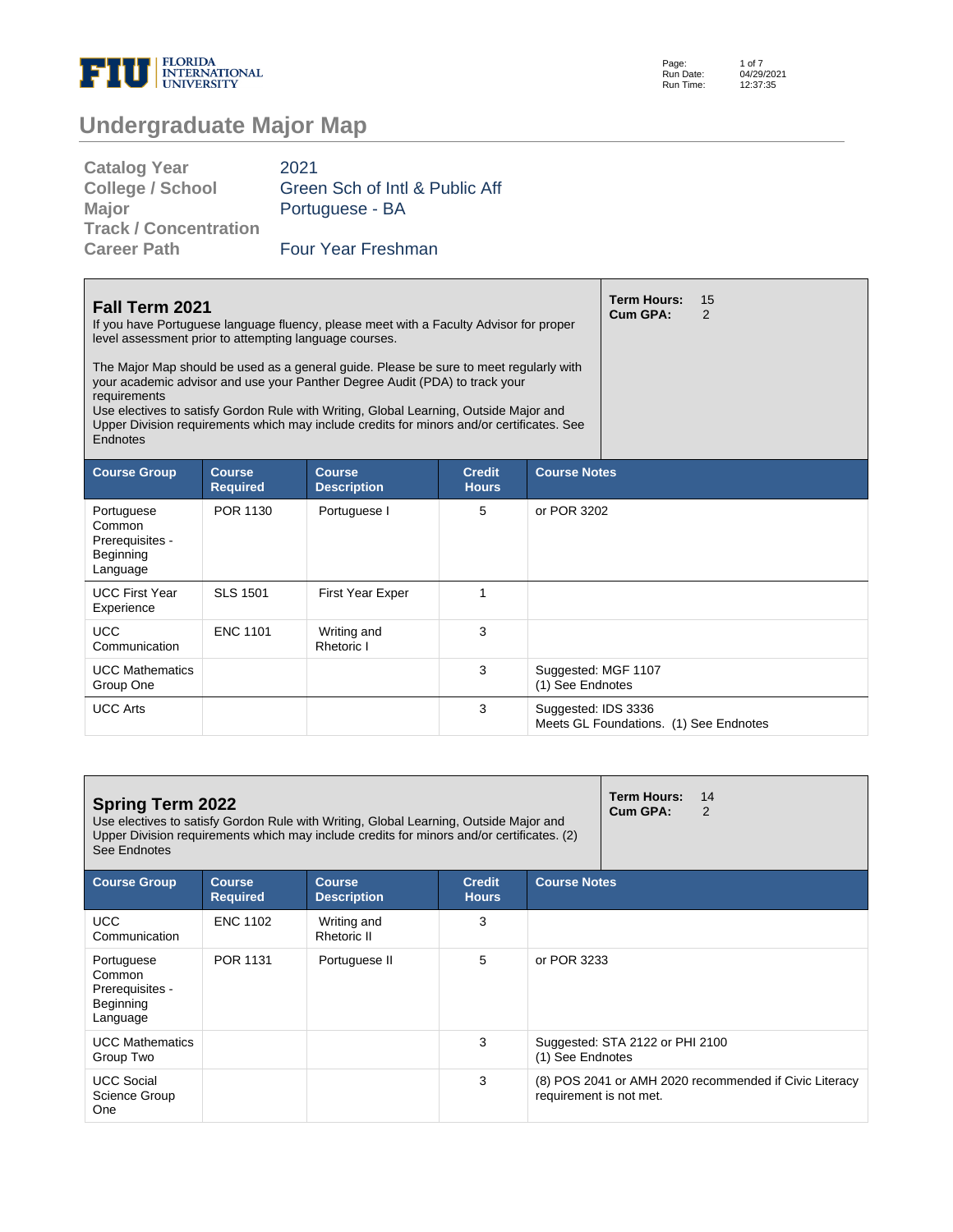

| <b>Summer Term 2022</b><br>By the end of Summer, student should have about 30 credits.           | Cum GPA: |  |
|--------------------------------------------------------------------------------------------------|----------|--|
| Use this semester to catch up on coursework, or work towards summer hours requirement<br>$(3)$ . |          |  |

| Fall Term 2022<br>The Major Map should be used as a general guide. Please be sure to meet regularly with<br>your academic advisor and use your Panther Degree Audit (PDA) to track your<br>requirements.<br>Use electives to satisfy Gordon Rule with Writing, Global Learning, Outside Major and<br>Upper Division requirements which may include credits for minors and/or certificates. See<br>Endnotes |                                  |                                     |                               |                                         | <b>Term Hours:</b><br>16<br>Cum GPA:<br>$\overline{2}$                         |  |  |
|------------------------------------------------------------------------------------------------------------------------------------------------------------------------------------------------------------------------------------------------------------------------------------------------------------------------------------------------------------------------------------------------------------|----------------------------------|-------------------------------------|-------------------------------|-----------------------------------------|--------------------------------------------------------------------------------|--|--|
| <b>Course Group</b>                                                                                                                                                                                                                                                                                                                                                                                        | <b>Course</b><br><b>Required</b> | <b>Course</b><br><b>Description</b> | <b>Credit</b><br><b>Hours</b> | <b>Course Notes</b>                     |                                                                                |  |  |
| <b>UCC Social</b><br>Science Group<br>Two                                                                                                                                                                                                                                                                                                                                                                  |                                  |                                     | 3                             |                                         | Suggested: INR 3081 or REL 3308<br>Meets GL Foundations & GRW (1) See Endnotes |  |  |
| <b>UCC Humanities</b><br>Group One                                                                                                                                                                                                                                                                                                                                                                         |                                  |                                     | 3                             | Suggested: HUM 1020<br>(1) See Endnotes |                                                                                |  |  |
| Portuguese<br>Common<br>Prerequisites -<br>Beginning<br>Language                                                                                                                                                                                                                                                                                                                                           | POR 2200                         | Interm Portuguese                   | 3                             | or POR 3400                             |                                                                                |  |  |
| <b>UCC Natural</b><br>Science - Group<br>Two                                                                                                                                                                                                                                                                                                                                                               |                                  |                                     | 3                             | Suggested: GLY 1101<br>(1) See Endnotes |                                                                                |  |  |
| <b>UCC Natural</b><br>Science - Group<br>Two                                                                                                                                                                                                                                                                                                                                                               |                                  |                                     | 1                             | (1) See Endnotes                        | Suggested: GLY 1101L                                                           |  |  |
| <b>General Electives</b>                                                                                                                                                                                                                                                                                                                                                                                   |                                  |                                     | 3                             |                                         |                                                                                |  |  |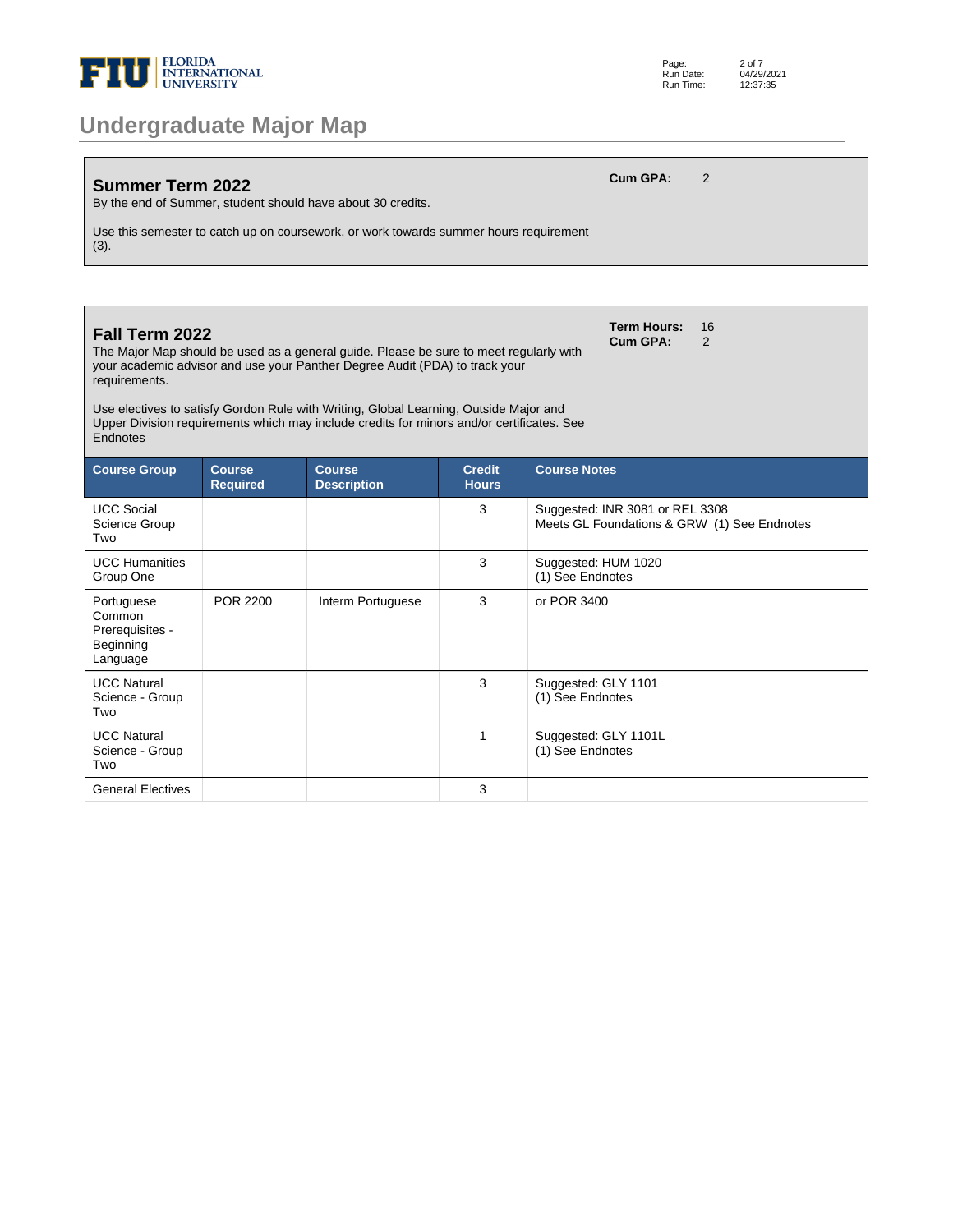

| <b>Undergraduate Major Map</b> |  |  |
|--------------------------------|--|--|
|--------------------------------|--|--|

| <b>Spring Term 2023</b><br>Use electives to satisfy Gordon Rule with Writing, Global Learning, Outside Major and<br>Upper Division requirements which may include credits for minors and/or certificates. (2)<br>See Endnotes |                                  |                                     |                               |                                          | <b>Term Hours:</b><br>Cum GPA: | 16<br>$\mathcal{P}$ |
|-------------------------------------------------------------------------------------------------------------------------------------------------------------------------------------------------------------------------------|----------------------------------|-------------------------------------|-------------------------------|------------------------------------------|--------------------------------|---------------------|
| <b>Course Group</b>                                                                                                                                                                                                           | <b>Course</b><br><b>Required</b> | <b>Course</b><br><b>Description</b> | <b>Credit</b><br><b>Hours</b> | <b>Course Notes</b>                      |                                |                     |
| <b>UCC Humanities -</b><br>Group Two                                                                                                                                                                                          |                                  |                                     | 3                             | Suggested: LAH 2020<br>(1) See Endnotes  |                                |                     |
| Portuguese 3000-<br>4000 Level<br>Electives                                                                                                                                                                                   | POR 3400                         | Adv Oral Comm                       | 3                             |                                          |                                |                     |
| <b>UCC Natural</b><br>Science Group<br>One                                                                                                                                                                                    |                                  |                                     | 3                             | Suggested: AST 1002<br>(1) See Endnotes  |                                |                     |
| <b>UCC Natural</b><br>Science Group<br>One                                                                                                                                                                                    |                                  |                                     | 1                             | Suggested: AST 1002L<br>(1) See Endnotes |                                |                     |
| 3000-4000 Level<br>Electives                                                                                                                                                                                                  |                                  |                                     | 3                             |                                          |                                |                     |
| 3000-4000 Level<br>Electives                                                                                                                                                                                                  |                                  |                                     | 3                             |                                          |                                |                     |

| <b>Summer Term 2023</b><br>By end of Summer 2 student should have 60 credits or more.<br>Should have met math requirement for major. | Cum GPA: |  |
|--------------------------------------------------------------------------------------------------------------------------------------|----------|--|
| Use this semester to catch up on coursework and/or satisfy the 9 credits summer<br>requirement (if needed). (3) See Endnotes         |          |  |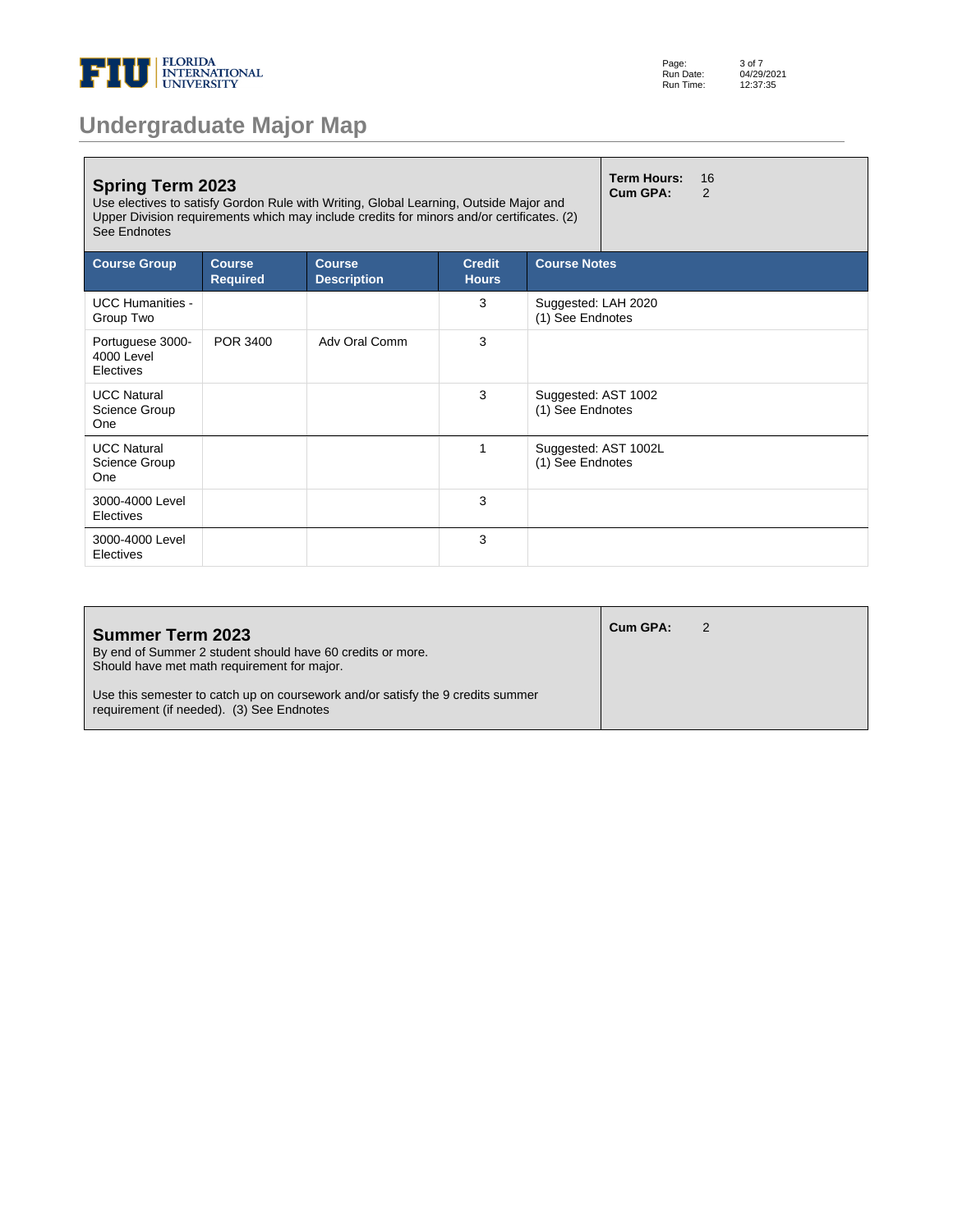

| <b>Term Hours:</b><br>15<br>Fall Term 2023<br>Cum GPA:<br>2<br>The Major Map should be used as a general guide. Please be sure to meet regularly with<br>your academic advisor and use your Panther Degree Audit (PDA) to track your<br>requirements.<br>Use electives to satisfy Gordon Rule with Writing, Global Learning, Outside Major and<br>Upper Division requirements which may include credits for minors and/or certificates. (2)<br>See Endnotes |                                  |                                     |                               |                      |  |  |
|-------------------------------------------------------------------------------------------------------------------------------------------------------------------------------------------------------------------------------------------------------------------------------------------------------------------------------------------------------------------------------------------------------------------------------------------------------------|----------------------------------|-------------------------------------|-------------------------------|----------------------|--|--|
| <b>Course Group</b>                                                                                                                                                                                                                                                                                                                                                                                                                                         | <b>Course</b><br><b>Required</b> | <b>Course</b><br><b>Description</b> | <b>Credit</b><br><b>Hours</b> | <b>Course Notes</b>  |  |  |
| Portuguese 3000-<br>4000 Level<br>Electives                                                                                                                                                                                                                                                                                                                                                                                                                 | POR 3420                         | Rev Gram Writing I                  | 3                             |                      |  |  |
| Language,<br>Linguistics,<br>Culture, or<br>Translation 3000-<br>4000 Level<br>Electives                                                                                                                                                                                                                                                                                                                                                                    |                                  |                                     | 3                             | Consult with Advisor |  |  |
| Portuguese 3000-<br><b>4000 Level</b><br>Electives                                                                                                                                                                                                                                                                                                                                                                                                          |                                  |                                     | 3                             | See PDA for options  |  |  |
| Portuguese 3000-<br>4000 Level<br>Electives                                                                                                                                                                                                                                                                                                                                                                                                                 |                                  |                                     | 3                             | See PDA for options  |  |  |
| 3000-4000 Level<br>Electives                                                                                                                                                                                                                                                                                                                                                                                                                                |                                  |                                     | 3                             |                      |  |  |

| <b>Spring Term 2024</b><br>Use electives to satisfy Gordon Rule with Writing, Global Learning, Outside Major and<br>Upper Division requirements which may include credits for minors and/or certificates. (2)<br>See Endnotes |                                  |                                     |                               |                     | <b>Term Hours:</b><br>Cum GPA: | 15<br>2 |
|-------------------------------------------------------------------------------------------------------------------------------------------------------------------------------------------------------------------------------|----------------------------------|-------------------------------------|-------------------------------|---------------------|--------------------------------|---------|
| <b>Course Group</b>                                                                                                                                                                                                           | <b>Course</b><br><b>Required</b> | <b>Course</b><br><b>Description</b> | <b>Credit</b><br><b>Hours</b> | <b>Course Notes</b> |                                |         |
| Portuguese 3000-<br>4000 Level<br>Electives                                                                                                                                                                                   | POR 3421                         | Rev Gram/Writing II                 | 3                             |                     |                                |         |
| Language,<br>Linguistics,<br>Culture, or<br>Translation 3000-<br>4000 Level<br>Electives                                                                                                                                      |                                  |                                     | 3                             | See PDA for options |                                |         |
| Portuguese 3000-<br>4000 Level<br>Electives                                                                                                                                                                                   |                                  |                                     | 3                             | See PDA for options |                                |         |
| 3000-4000 Level<br>Electives                                                                                                                                                                                                  |                                  |                                     | 3                             |                     |                                |         |
| Portuguese 3000-<br>4000 Level<br>Electives                                                                                                                                                                                   |                                  |                                     | 3                             | See PDA for options |                                |         |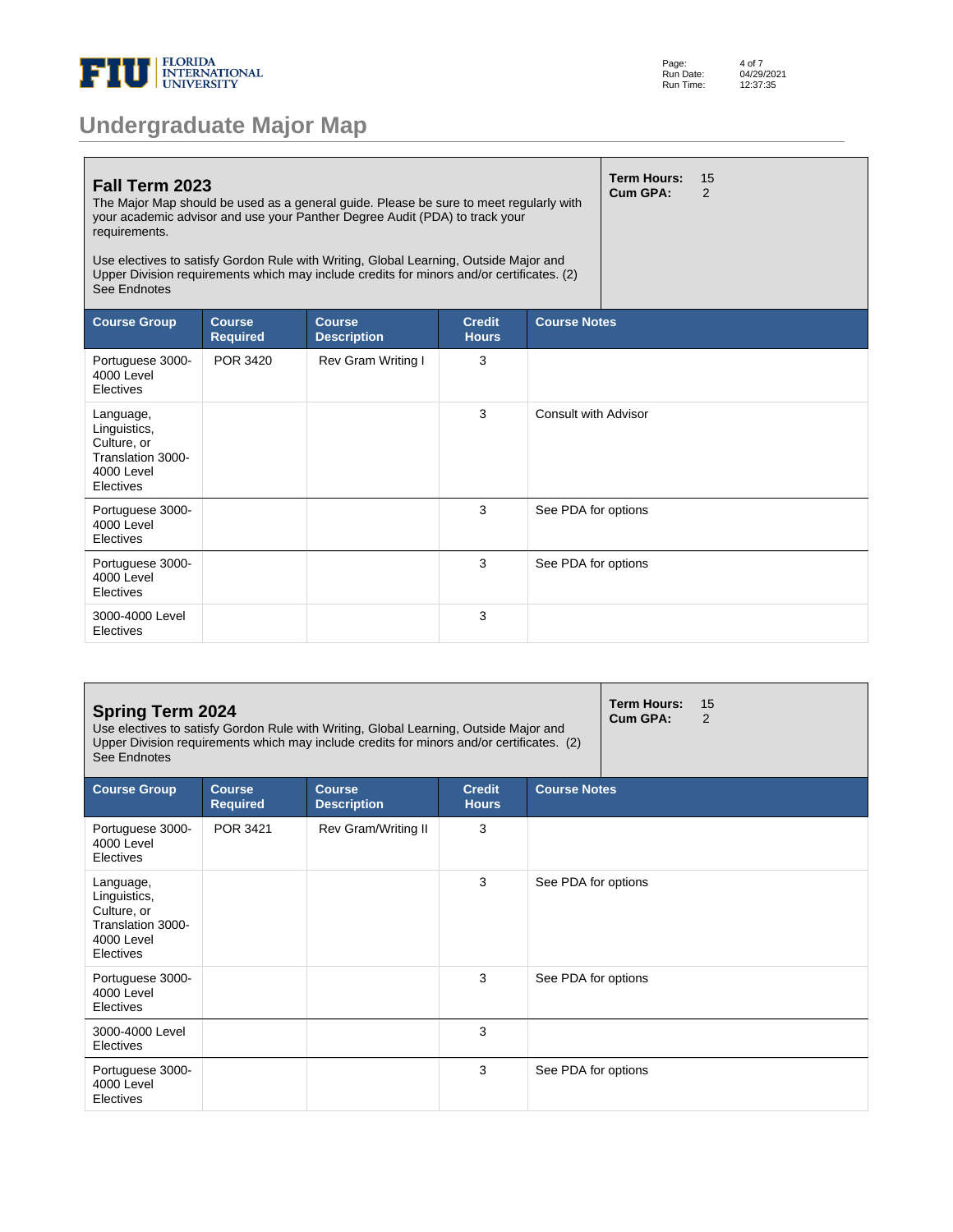

| Summer Term 2024<br>Use this semester to catch up on coursework and/or satisfy the 9 credits summer<br>requirement (if needed). (3) See Endnotes | Cum GPA: |  |
|--------------------------------------------------------------------------------------------------------------------------------------------------|----------|--|
|                                                                                                                                                  |          |  |

| Fall Term 2024<br>The Major Map should be used as a general guide. Please be sure to meet regularly with<br>your academic advisor and use your Panther Degree Audit (PDA) to track your<br>requirements.<br>Use electives to satisfy Gordon Rule with Writing, Global Learning, Outside Major and<br>Upper Division requirements which may include credits for minors and/or certificates.<br>Meet with advisor for a graduation check and apply for Spring Graduation.<br>If you haven't done so already, you can use POR 3500 or PRT 3510 to meet the Global<br>Learning/Discipline area. |                                  |                                     |                               |                     | <b>Term Hours:</b><br>Cum GPA: | 15<br>2 |
|---------------------------------------------------------------------------------------------------------------------------------------------------------------------------------------------------------------------------------------------------------------------------------------------------------------------------------------------------------------------------------------------------------------------------------------------------------------------------------------------------------------------------------------------------------------------------------------------|----------------------------------|-------------------------------------|-------------------------------|---------------------|--------------------------------|---------|
| <b>Course Group</b>                                                                                                                                                                                                                                                                                                                                                                                                                                                                                                                                                                         | <b>Course</b><br><b>Required</b> | <b>Course</b><br><b>Description</b> | <b>Credit</b><br><b>Hours</b> | <b>Course Notes</b> |                                |         |
| Portuguese 3000-<br>4000 Level<br>Electives                                                                                                                                                                                                                                                                                                                                                                                                                                                                                                                                                 |                                  |                                     | 3                             | See PDA for options |                                |         |
| Portuguese 3000-<br>4000 Level<br>Electives                                                                                                                                                                                                                                                                                                                                                                                                                                                                                                                                                 |                                  |                                     | 3                             | See PDA for options |                                |         |
| 3000-4000 Level<br>Electives                                                                                                                                                                                                                                                                                                                                                                                                                                                                                                                                                                |                                  |                                     | 3                             |                     |                                |         |
| 3000-4000 Level<br>Electives                                                                                                                                                                                                                                                                                                                                                                                                                                                                                                                                                                |                                  |                                     | 3                             |                     |                                |         |
| 3000-4000 Level<br>Electives                                                                                                                                                                                                                                                                                                                                                                                                                                                                                                                                                                |                                  |                                     | 3                             |                     |                                |         |

| <b>Spring Term 2025</b><br>If you will be done by the end of this term, apply for graduation.<br>Use electives to satisfy Gordon Rule with Writing, Global Learning, Outside Major and<br>Upper Division requirements which may include credits for minors and/or certificates. (2)<br>See Endnotes |                                  |                                     |                               |                     | <b>Term Hours:</b><br>Cum GPA: | 15<br>2 |  |
|-----------------------------------------------------------------------------------------------------------------------------------------------------------------------------------------------------------------------------------------------------------------------------------------------------|----------------------------------|-------------------------------------|-------------------------------|---------------------|--------------------------------|---------|--|
| <b>Course Group</b>                                                                                                                                                                                                                                                                                 | <b>Course</b><br><b>Required</b> | <b>Course</b><br><b>Description</b> | <b>Credit</b><br><b>Hours</b> | <b>Course Notes</b> |                                |         |  |
| Portuguese 3000-<br>4000 Level<br><b>Electives</b>                                                                                                                                                                                                                                                  |                                  |                                     | 3                             | See PDA for options |                                |         |  |
| <b>General Electives</b>                                                                                                                                                                                                                                                                            |                                  |                                     | 3                             |                     |                                |         |  |
| <b>General Electives</b>                                                                                                                                                                                                                                                                            |                                  |                                     | 3                             |                     |                                |         |  |
| <b>General Electives</b>                                                                                                                                                                                                                                                                            |                                  |                                     | 3                             |                     |                                |         |  |
| <b>General Electives</b>                                                                                                                                                                                                                                                                            |                                  |                                     | 3                             |                     |                                |         |  |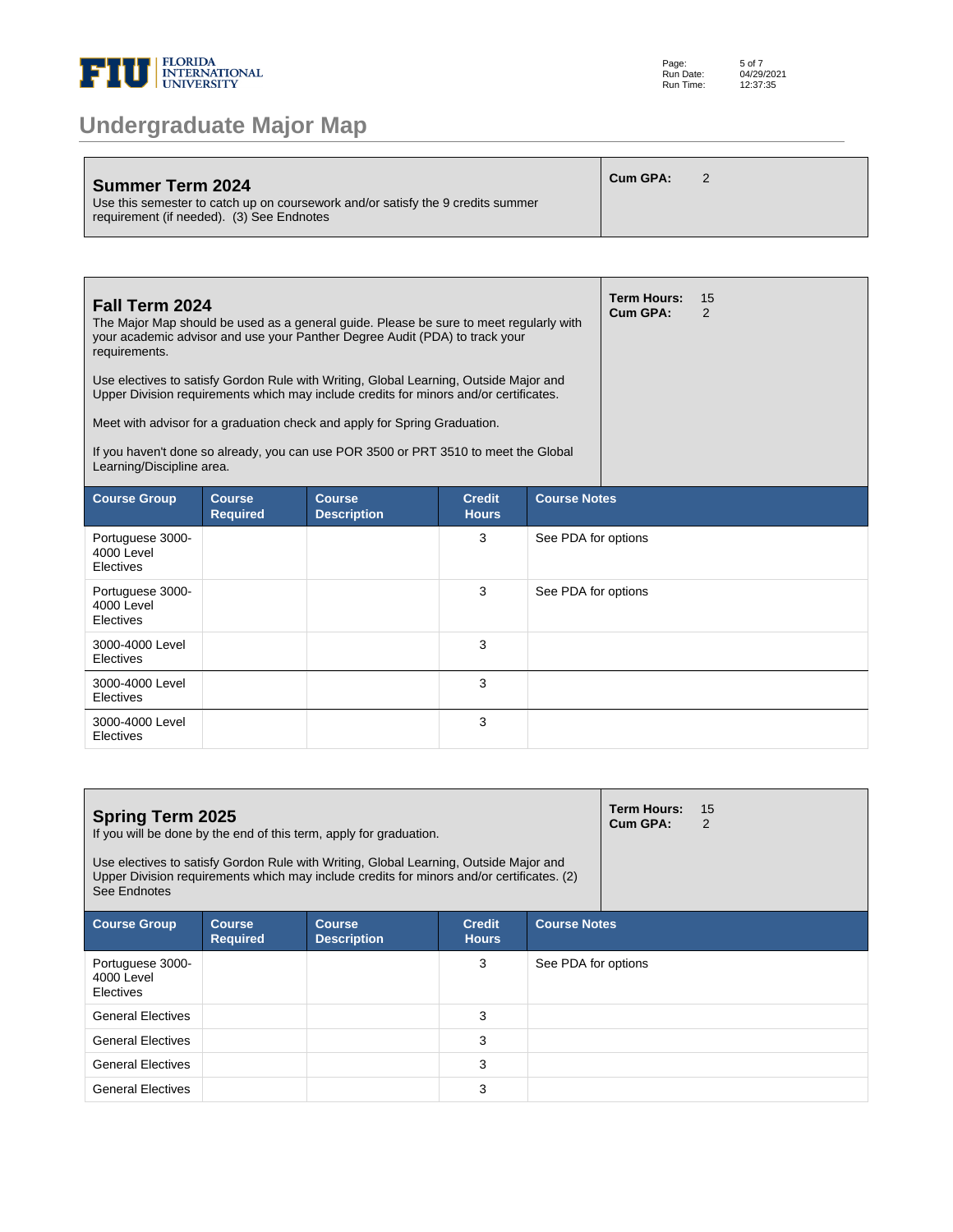

| <b>Summer Term 2025</b><br>If you need this semester to catch up on coursework and/or satisfy the 9 credits summer<br>requirement (if needed), you'll need to reapply for graduation. (3) See Endnotes | Cum GPA: |  |  |  |
|--------------------------------------------------------------------------------------------------------------------------------------------------------------------------------------------------------|----------|--|--|--|
|--------------------------------------------------------------------------------------------------------------------------------------------------------------------------------------------------------|----------|--|--|--|

### **General Requirements**

\*Critical Indicator is the minimum grade indicated in specific courses to demonstrate proficiency and progress in major. Earning less than the minimum grade is a trigger for a conversation with advisor\*

#### GENERAL UNIVERSITY REQUIREMENTS

See your Panther Degree Audit (PDA) for a real-time update on your academic career progress and additional information on University and major requirements at http://my.fiu.edu.

(1) UCC: Students must meet the University Core Curriculum (UCC) requirements. For a full list of UCC courses, see http://undergrad.fiu.edu/advising/curriculum.html or speak with your advisor. UCC courses must be taken for a letter grade and may not be taken at other institutions without permission from the Dean of Undergraduate Education.

(2) Global Learning: Freshmen entering FIU Summer B 2010 or later must take at least two Global Learning (GL) designated courses at FIU. See http://goglobal.fiu.edu. Courses must be:

- 1 GL foundation course (from the University Core Curriculum), which must be taken within the first 60 credits.

- 1 GL discipline-specific course (3000/4000 level)

(3) Summer Hours Requirement: All students entering FIU or any university within the State University System (SUS) of Florida with fewer than 60 credit hours are required to earn at least nine credit hours prior to graduation by attending one or more summer terms at a university in the SUS.

(4) Gordon Rule: All Gordon Rule courses (i.e., English Composition, Humanities with Writing, and Quantitative Reasoning) must be completed with a minimum grade of """"C."""" This requirement must be fulfilled within the first 60 credits.

(5) Foreign Language Requirement for Graduation (FLENT/FLEX): A student who did not complete two years of the same foreign language in high school or at a post-secondary institution must successfully complete 8-10 credit hours of instruction in one foreign language prior to graduation. Exceptions include appropriate CLEP, AP, IB, TOEFL, or transfer credit. Contact your advisor for more information.

(8) Postsecondary Civic Literacy (CL): Students must demonstrate understanding of American Civics via completed course work or test credit. Consult with an advisor to determine the best option for satisfying this requirement.

Steven J. Green School of International and Public Affairs: Selected Requirements

Foreign Language Requirement: Students must demonstrate competency in a foreign language or in American Sign Language at the level of the second semester of a college language sequence. You may be able to satisfy this requirement with AP, CLEP Exam, or other credit. Contact your advisor.

Grades: Students must earn a grade of """"C"""" or higher in all courses required for the major. A grade of """"C"""" or lower is not acceptable in any required course.

This document only lists SELECTED requirements. See your Panther Degree Audit for a full list of SIPA and